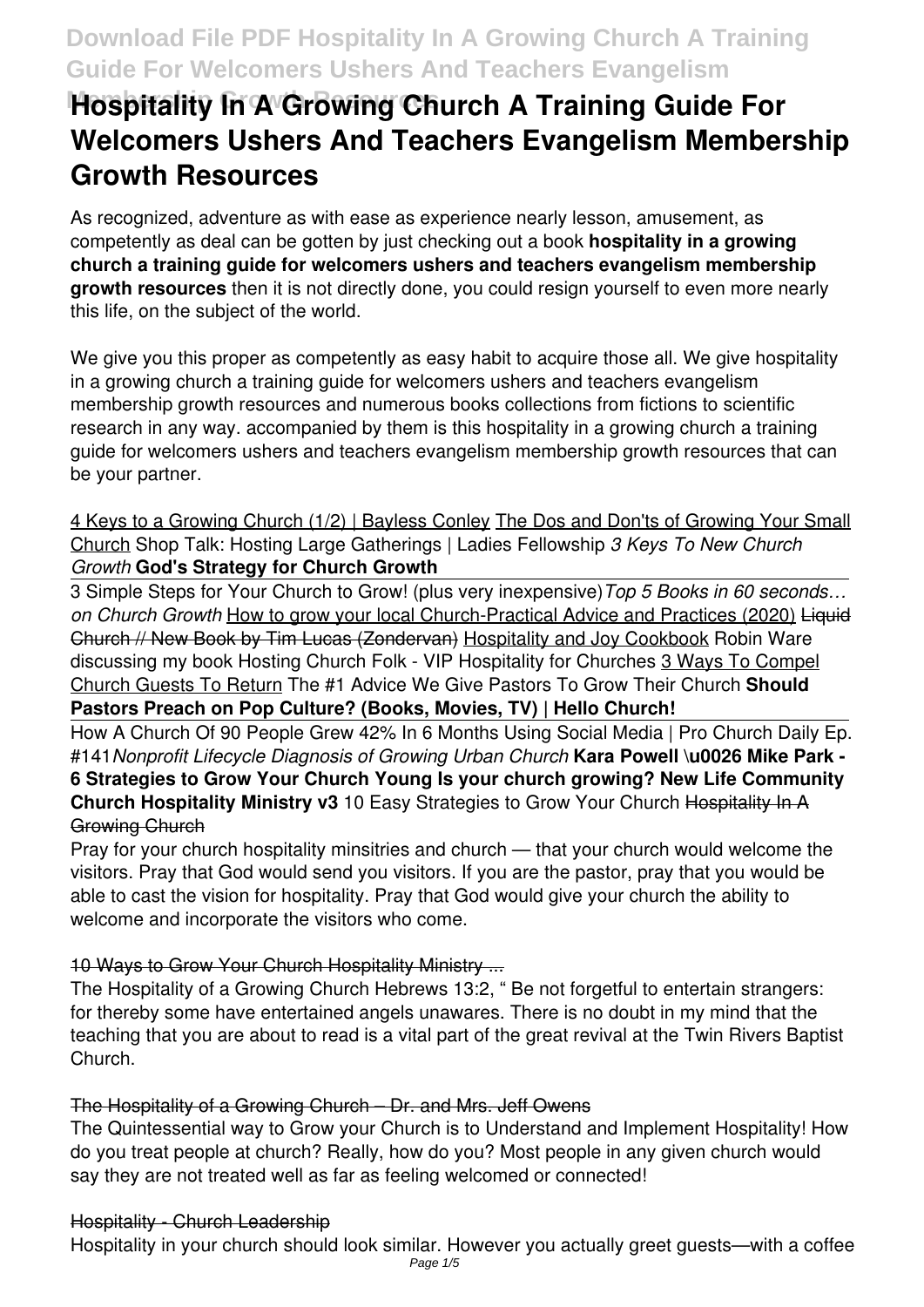### station, trained greeters, or gift bags—the key is to open your community to people by making your...

### Hospitality Matters | CT Pastors | Christianity Today

« Faith Practices Project: Hospitality Small groups, book groups, young parent groups, youth groups—every group can practice hospitality! Small Group Hospitality Study Read together the very accessible (and short) book The Simplest Way to Change the World by Dustin Willis and Brandon Clements.

### Practicing Hospitality with a Group | Christian Reformed ...

Hospitality nurtures and grows the family of God. Chronic loneliness should never be the norm in the church. The church is God's family, and we should live in daily community. Chronic, debilitating loneliness in the midst of the great assembly of God's people devastates lives, and sadly, this cancer is growing in the church.

### 10 Things You Should Know about Christian Hospitality ...

Your hospitality ministry is one of the most important factors in the experience of first time visitors that will influence their personal decision to come back to your church. Think of church hospitality this way: Marketing and personal invitations get people to be first time visitors.

### Fix Your Church Hospitality - EvangelismCoach.org

1. Provide guest information online to show church hospitality. It is almost cliché to say that the church's website is your new "front door," but it's true. If your church doesn't have a website or it doesn't provide information for guests, you are losing a major opportunity.

# 11 Church Hospitality Tips to Serve Guests - The Malphurs ...

Tony Merida is the founding pastor of Imago Dei Church in Raleigh, N.C. He also serves as the associate professor of preaching at Southeastern Baptist Theological Seminary. A leading voice in the growing movement for adoption and orphan care, he and his wife, Kimberly, have five adopted children: Angela, Jana, Victoria, James, and Joshua.

# 4 Practical Ways to Show Christian Hospitality

Growing up in the church the only Christian service celebrated and honored was the volunteerism in the church. It was as if the personal mission work was not of value. By creating opportunities for sharing personal missions, children, youth and adults expanded the vision of the church and enticed others in the congregation to be involved.

#### 7 Ways To Grow Church Attendance By Increasing Engagement ...

Here are three easy-to-incorporate tips to ignite growth in your church or small group this week. 1. Get all hands on deck for personal invitations. In today's unusual climate, a personal invitation to connect with God's church can be priceless.

#### 3 Ideas for Growing Your Church During a Pandemic | Facts ...

#8 - Building a great ministry to guests nourishes a culture of hospitality because of the concrete reminders to the entire congregation that guests matter. Think of your hospitality ministry as "missional training wheels" in your church. Focusing on welcoming reminds people the church exists for those who are not yet a part of it.

#### Church Guests: 10 Mind Blowing Facts to Fuel Your ...

Hospitality is also one of our core values. It is how we propose to grow. Opening a door and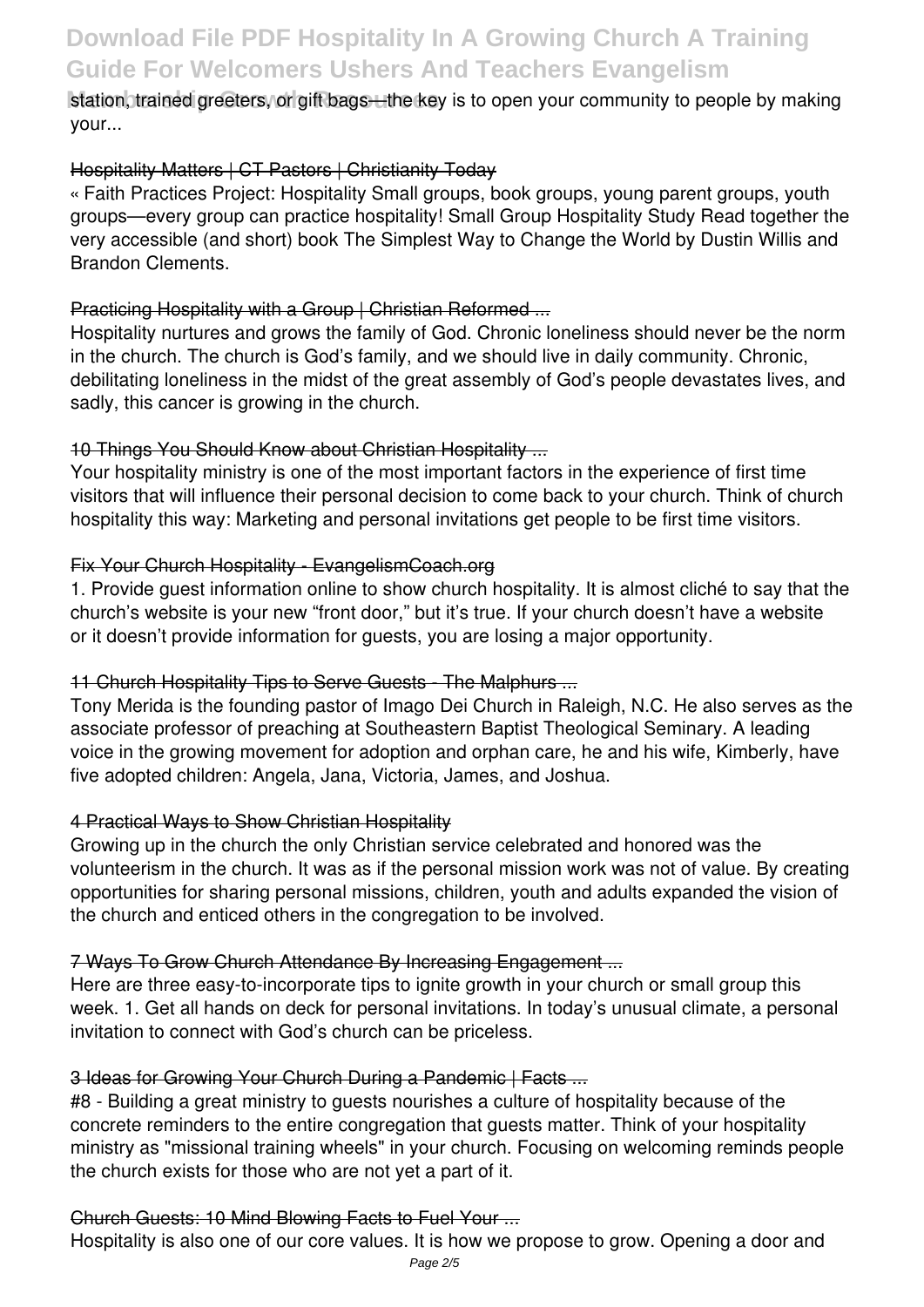greeting someone is a mighty simple things to do. It can also be mighty powerful things to do. too. When the average unchurched Catholic in north Baltimore shows up at church his number one question follows his number one fear: Am I welcome? Will I be judged?

#### Hospitality and Church Growth - Make Church Matter

These two principles: doubling groups through hospitality form the core of we can grow a church. How to grow a church. We can grow a church following four principles: Always listen to and follow the Wind of the Spirit. Attract visitors. Assimilate visitors. Advance the maturity of those who attend. Always listen to the Wind of the Spirit

#### How to Grow a Church

Read 25 Creative Church Ministry Ideas during COVID-19 by J. Scott McElroy and more articles, devotionals and current events stories on Coronavirus

#### 25 Creative Church Ministry Ideas during COVID-19 ...

The mission of the hospitality ministry is to provide a welcoming environment of love, acceptance, comfort, support, care, and unity for visitors, members, guests, and friends in order to enhance their worship experience, encourage fellowship, and help build a community of believers..

#### Hospitality Ministry — First Shiloh Baptist Church

Guests get nervous about going into a room, not knowing whether they will be able to diplomatically get out. Post-service hospitality is a great way for whatever size church you have to feel intimate, to communicate that you really care. Every one of these people in church hospitality are serving as an extension of the pastor.

#### The Top 8 Areas of Ministry to Improve in Your Church

Monday Night Hospitality serves 275 to 300 meals every Monday in New York City's All Souls' Church Reidy Friendship Hall. Over 70 volunteers each week serve a restaurant style service to those in need. Guests are served on tables set with linen tablecloths, church china and flatware. Flowers adorn t

#### Monday Night Hospitality

Making These Church Growth Strategies Your Own. If it makes sense to start trying out these ideas, do so. In the end, church growth is about recognizing and capturing your unique opportunities. Each of these stories is about churches that saw a problem or opportunity and came up with a unique solution.

Prism: A Theological Forum for the United Church of Christ is sponsored by the seminaries of the United Church of Christ. As a journal for the whole church, its goal is to offer serious theological reflection from a diversity of viewpoints on issues of faith, mission, and ministry.

Church growth seeks both to actualize the precepts of the "Great Commission", to attract new members and sustain current congregation. One of the fundamental problems is the inability to preserve hospitality. The pertinence of hospitality to the Church originates from Scriptures that clearly exemplify Christ's deeds and teachings of hospitality. This thesis project will investigate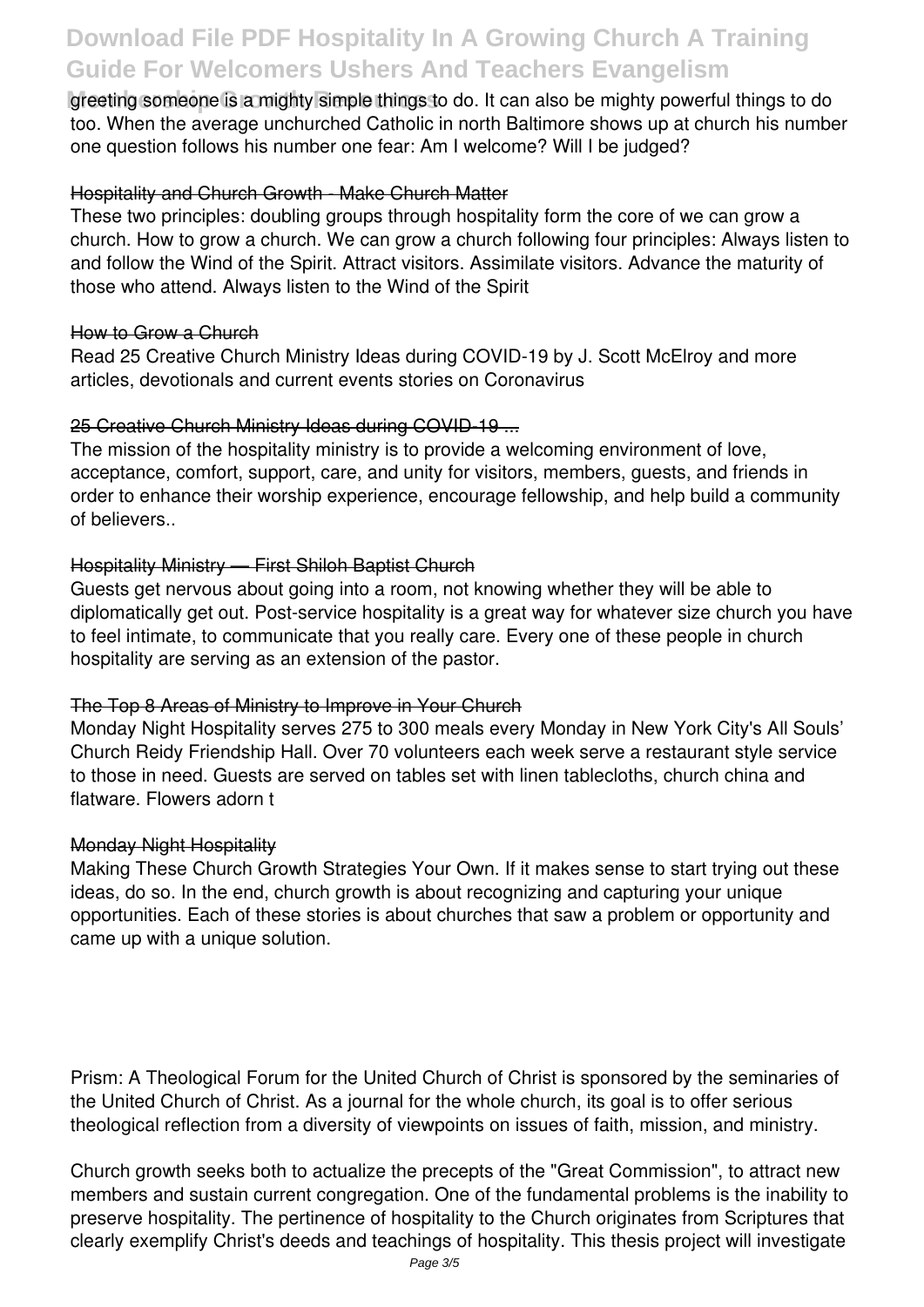the seven churches in Revelation and reveal factors of outstanding and inhospitable practices in relation to Church growth and hospitality. Surveys will be based on unregulated interactions among pastors. Twenty pastors across five denominations, Evangelical Lutheran, Charismatic, Pentecostal, Seven-Day Adventist, and Roman Catholic will demonstrate Christian hospitality as well as show areas for improvement. A biblical model for hospitality will be shaped on this research that will enable churches to continue the mission of reaching the masses.

"Church Leadership and Administration: " The Church According To Starbucks"- A Modern Approach To Church Growth, Church Vitality and Church Leadership " is a thought provoking workbook and guidebook by popular spiritual author Reverend Bill McBride. Church Leaders Ofter Ask... -Why is my Church declining in numbers? -How can we get more people to come and visit? -What can we do to get guests to join? -How do I share all the great things that I experience in my Church? -What kind of impression do visitors get from my Church? In his latest title in the 'Spiritual Books" series, Reverend McBride discusses the business philosophies of a marketing success story, Starbucks, and how the very same strategies that work for Starbucks, brining people in the front doors and coming back time and time again, can be used to foster Church Growth, Church vitality and healthy Church environment in today's spiritually challenging and needy world. In this practical and easy to read workbook, Reverend McBride offers Guided Exercises throughout, that assist congregation leaders in assessing the health of their Church, as well as giving insight in how to achieve greater vitality and growth both in numbers and spiritual depth. The book offers a 37 question "Friendliness Assessment" tool that Church leaders can use to take the "vitality temperature" of their Church. This very useful guidebook will help any church member understand where their church is right now and set the stage for increasing their welcoming spirit and pave the way for a future filled with hope and results. Reverend McBride skillfully takes the success model demonstrated at Starbucks and puts a helpful "Spiritual Frame" and slant to a this tested and working marketing example. Reverend McBride will help you answer those nagging questions and guide you toward the kind of health and vitality you pray for and hope for in your Church.

The key to growth as a church, youth ministry, or a business is getting first-time guests to come back. And as any good manager of a hotel, a store, a restaurant, or an attraction knows, the key to getting guests to come back is not actually the rooms or the product or the food itself; it's how guests feel when they're there. It's about hospitality. No matter how much effort and time we spend on excellence--stirring worship time, inspiring sermons, a good coffee blend in the foyer--what our guests really want when they come to our churches is to feel welcome, comfortable, and understood. Written by a church consultant and a hospitality expert, The Come Back Effect shows church, ministry, and even business leaders the secret to helping a first-time guest return again and again. Through an engaging, story-driven approach, they explain how service and hospitality are two different things, show how Jesus practiced hospitality, and invite leaders to develop and implement changes that lead to repeat visits and, eventually, to sustained growth.

When a cyclist clips into the pedals, a huge risk is involved because he or she must learn a new way to achieve balance and momentum. Creating a culture of hospitality within your church involves the same intricate process. Not only do balance and momentum go hand-inhand, one can't exist without the other. Growing a church requires the same kind of delicate interplay: balancing attention toward existing members and generating momentum through reaching new people. Without both, the church won't grow. Creating a culture of hospitality involves risk and relearning old habits, but facilitating both will yield fruitful results.